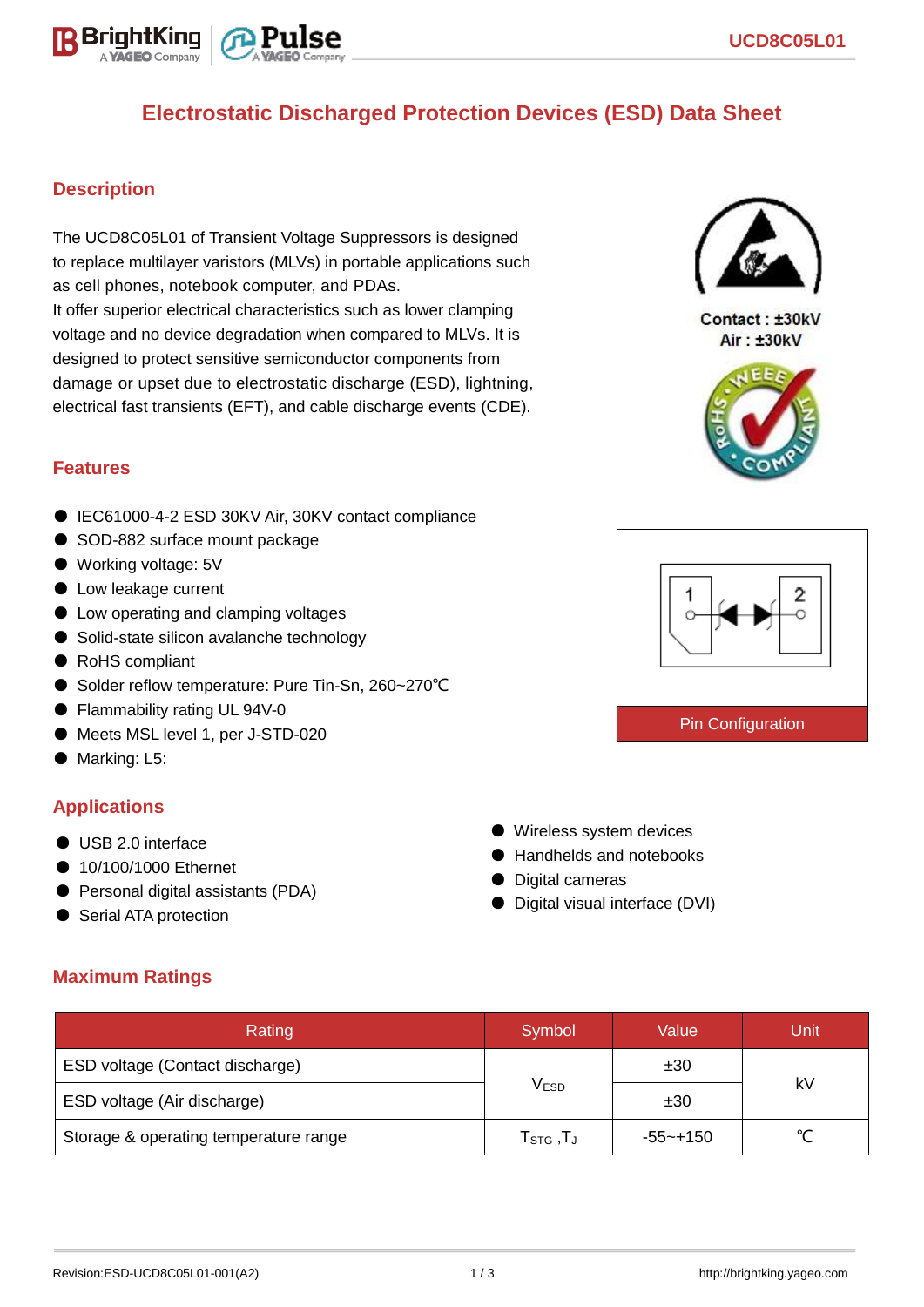

# **Electrical Characteristics (TJ=25**℃**)**

| Parameter                      | Symbol                    | Condition       | Min. | Typ. | Max. | Unit |
|--------------------------------|---------------------------|-----------------|------|------|------|------|
| Reverse stand-off voltage      | V <sub>RWM</sub>          |                 |      |      | 5    |      |
| Reverse breakdown voltage      | $V_{BR}$                  | $I_{BR}$ =1mA   | 6    |      |      |      |
| Reverse leakage current        | <sup>IR</sup>             | $V_R = 5V$      |      |      |      | μA   |
| Clamping voltage (tp=8/20µs)   | $\mathsf{V}_{\mathsf{C}}$ | $I_{PP} = 12A$  |      | 18   |      |      |
| Peak pulse current (tp=8/20µs) | <b>I</b> PP               |                 |      |      | 12   | Α    |
| Off state junction capacitance | $C_J$                     | $0Vdc$ , f=1MHz |      | 1.3  |      | рF   |

# **Typical Characteristics Curves**







Figure 1. Pulse Waveforms Figure 2. Clamping Voltage vs. Peak Pulse Current



### Figure 3. Capacitance vs. Reverse Voltage Figure 4. ESD Clamping(8kV Contact IEC61000-4-2)